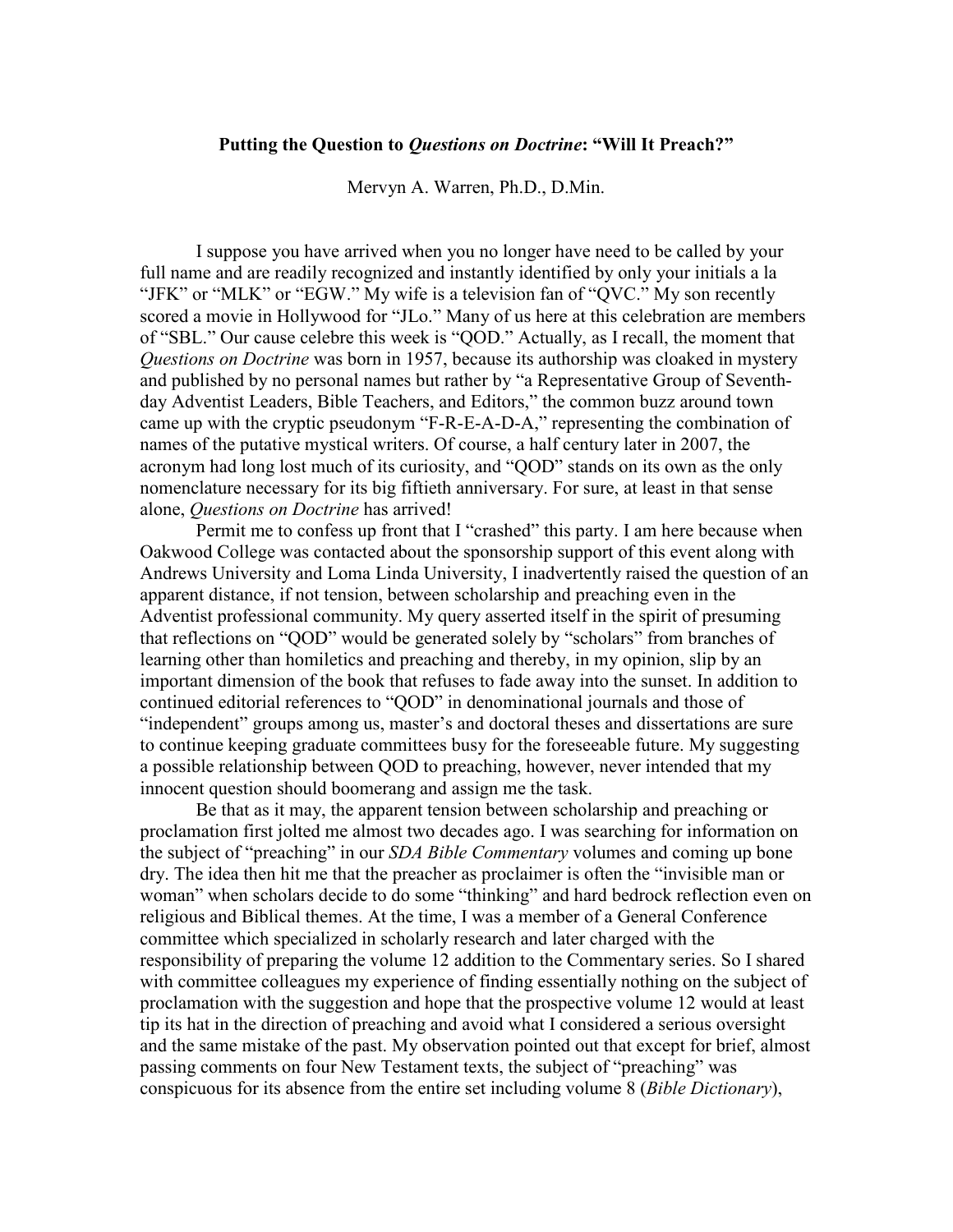volume 9 (Bible Students' Source Book), and what would become volumes 10 and 11 (SDA Encyclopedia). Alphabetized entries in the Bible Dictionary skip from the topic of "prayer" to "precept." Topics in the *Source Book* leap from "prayer" to "predestination." The *Encyclopedia* springs from "Prayer Meetings" to "Thomas Preble," a Millerite of the mid- 1800's.

 My observation received an amusing, almost condescending laugh from the committee, a precursor that any reference to proclamation of preaching as an entry in volume 12 would merit nothing more. The reason? As best as I could decipher the curiously vague remarks dancing around my inquiry, preaching did not measure to the level of a theo-doctrinal subject as those earmarked for volume 12. Of course, I did not intend to presume that proclamation was one of the then twenty-seven fundamental beliefs but rather that the pulpit function must remain the principal channel for whatever teachings and doctrines deemed vital to the life of our church and that it must be expressed at every strategic opportunity. If a theological tenet is worth believing at all, it must be heard from our pulpits. And to be heard from our pulpits, it must be catalogued and highlighted in such a way to attract and feed pulpit and pew instead of packaged to appeal only to those who desire merely to "think" and "reflect." On the one hand, information for information's sake inevitably caves in on itself or, at best, stagnates and collects dust on the shelf except, maybe, when time arrives to celebrate its anniversary. On the other hand, information for proclamation feeds into the channel of spreading the gospel to every nation, kindred, tongue and people. Paul expressed my sentiments when he asks in Romans 10:14-15: "How can they hear without someone preaching to them? And how can they preach unless they are sent?" It was in this spirit that I attempted to call attention to a dynamic and active belief system. Therefore, I ventured to wave the hand of preaching to get attention and lift the voice of proclamation for a hearing.

 Another General Conference committee on which I served was exploring how to improve the Adult Sabbath School Quarterly. When one of our sessions discussed ways and means of improving the lessons, the idea was placed on the table that editors and authors should be encouraged to treat Bible texts less topically and more exegetically and expositorily for responsible meaning and interpretation. The initial response charged that idea with being "too preachy." I never understood exactly why or how all of a sudden responsible Bible interpretation became "too preachy." My suspicion is that it had to do more with the source of the idea—who happened to be a "preacher" rather than one of their celebrated circle of "scholars." At any rate, I think I have noticed considerable improvement over the years in the direction of Bible exegesis and interpretation with the Adult Quarterly (or as we now call it, The Sabbath School Bible Study Guide).

 Still yet a third committee which suffered my membership for about a decade provides our church with an invaluable service of securing and examining scientific evidence for Biblical creation, age of the earth, authenticity of the Noachic Flood and so on. My committee assignment for one of our meetings addressed the question of how scientific findings might best be communicated to the church at large taking into account the legitimate need for our scientific journal also to be a platform for scientists to talk to one another in their highly technical language, including intercommunication with scientific scholars not of our faith. When my report presented the idea of some kind of secondary publishing of their findings written in understandable sound-bites for the likes of our church community who read the Ministry Magazine, the Adventist Review, the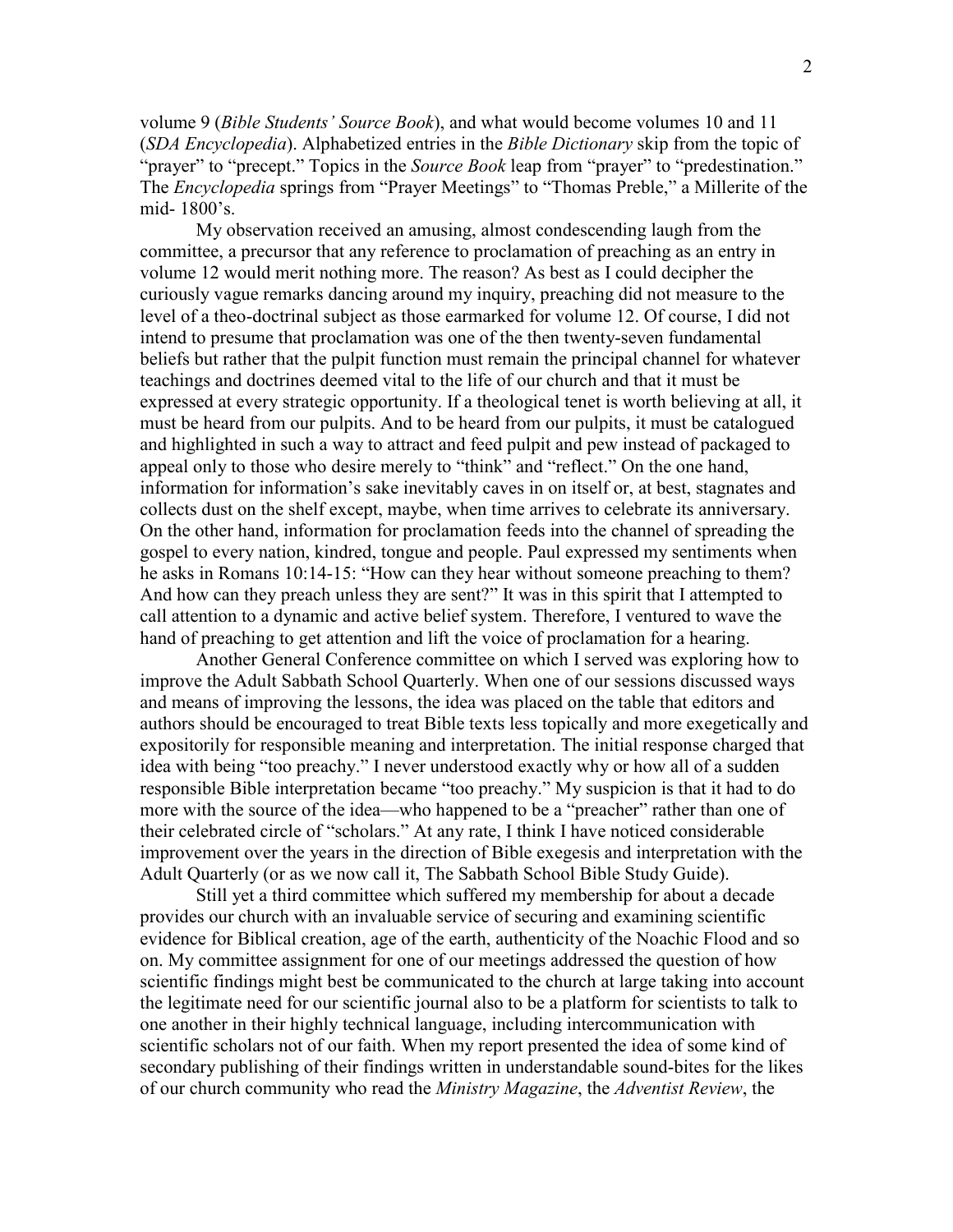*Message Magazine* and the *Signs*, the committee's general response confirmed what I saw then and continue to see as essentially a great gulf fixed between SDA scholars and preachers. "We do not trust our scientific findings in the hands of preachers," the committee generally retorted, "because preachers might take the material and try to make more out of it than it warrants." I must say that the response posed a serious problem for a strategic department established by our church to study important research findings on creationism and the flood but whose findings they preferred keeping "in house" like some secret society wrapped in cryptic scientific jargon. Or, if my conclusion is too harsh, at the least we saw another cloud of doubt over the preacher's ability to appropriately handle scholarly material.

 So with that backdrop behind my personal experience with our church's "brain trust" in several settings, I find myself doing what amounts to crashing the QOD party by inadvertently poking the head of "proclamation" into your business when such a topic as part of your discussion was not in the original script or plan. But I make no apologies, for my conviction is as strong as ever that our intellectual exchange and scholarly calisthenics notwithstanding, the most lasting practical value of QOD to the Seventh-day Adventist Church and its mission lies in the answer to the question: "Will It Preach?" In a real sense, it's a bold question, a provocative question, an audacious question and maybe even a controversial question transcending any trivialities of homiletical methodology of which some preachers might be guilty. My premise affirms that one of the most critical and consequential yardsticks for measuring the value of any theoreligious material is: "Will it engage the pulpit?" Will it pass the test of harmony with Scripture? Does it contain necessary nutrients for hungry people who desire to be fed and fortified in private and public worship?

When I pose the query "Will it Preach" for QOD consideration, I am appealing that results from our time here together include also some notion of the book's intentional usefulness for those who are positioned "at the front lines of battle" against the forces of evil in spiritual warfare: all those servants who share and declare the gospel of Jesus Christ. These front line troops are composed predominantly, though not entirely, of our preaching pastors and evangelists who deliver our best word available, our "present truth," to the listening world. Apparently in 1957, QOD thought it was passing along the best word of our church through the spectacles of certain church leadership to special inquirers of our faith. Everybody in our church did not agree with that word then. Everybody does not agree today fifty years later in 2007. We may never agree. QOD was controversial at birth, controversial in adolescence, controversial in adult years, and remains controversial through its mid-life crisis. We must all agree, I trust, that QOD's present and future value, however, depends on whether or not the material between its covers offers a Biblically based witness to a loving God the Father, an atoning Jesus Christ, and a quickening Holy Spirit especially in the context of the Three Angel's Message. In other words, "Will it preach?"

 As provincial as he might sound, C.K. Barrett might be on to something when he writes: "Scholarship waits upon preaching as its handmaid. Preaching is a vital and indispensable activity of the church, and scholarship must assist it…. Biblical scholarship, then, traditionally and ideally, exists in order to serve the ends of preaching; to provide the exegetically raw material out of which sermons may be fashioned; or, in perhaps a better metaphor, to supply… the exegetical skeletons… which the preacher will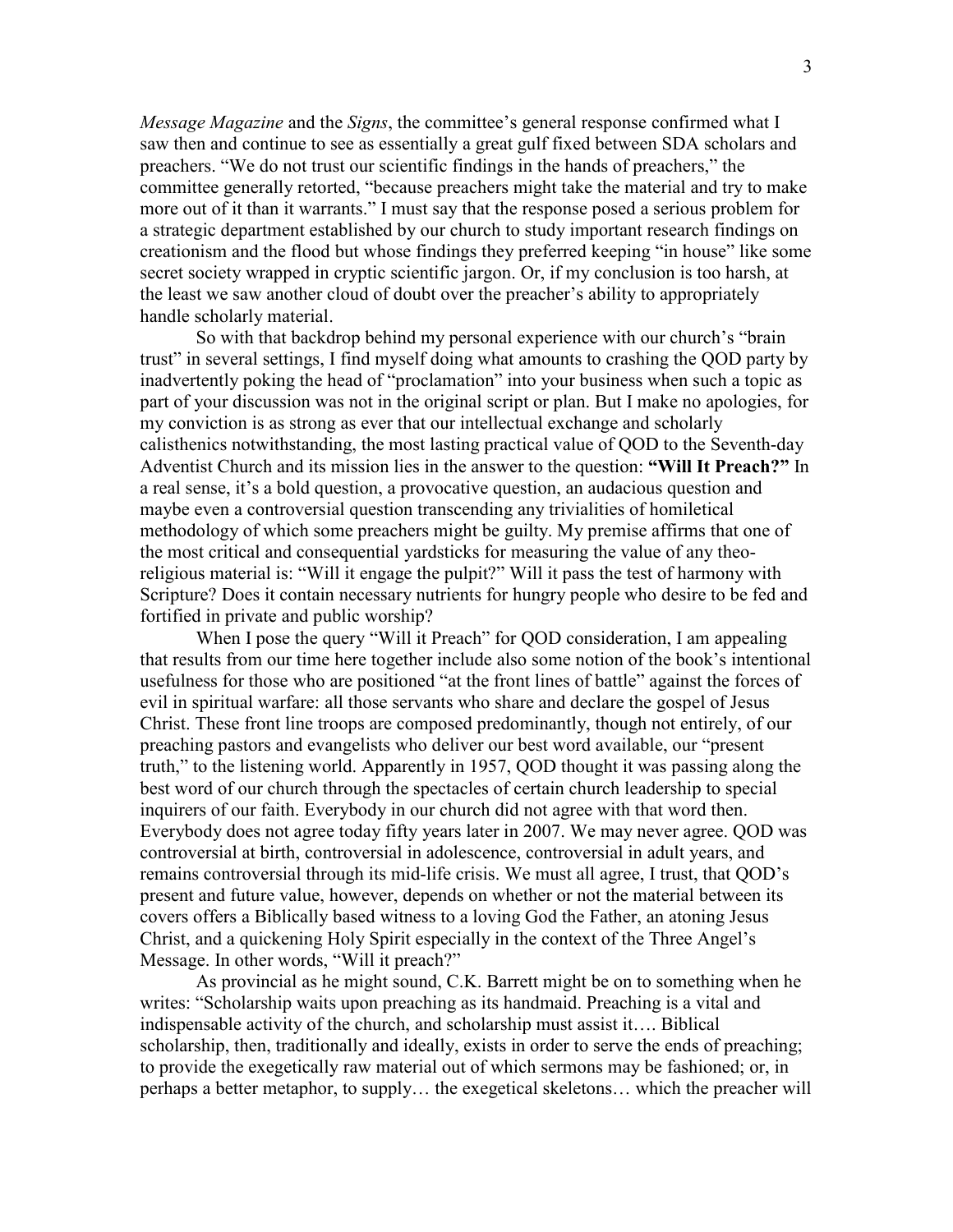clothe with flesh and sinews, and God—if he see fit—will fill with his Spirit."<sup>1</sup> Gerhard Ebeling pushes the point further by commissioning the entire seminary faculty with the chief assignment of facilitating movement from Bible (or theology) to preaching.²

 One method of measuring the preachability of QOD is by determining its consonance with what theologians and homileticians call the kerygma, a New Testament word translated "preaching" or "proclamation" but which refers also to the content of preaching or that which should be preached.<sup>3</sup> Summarily, *kerygma* represents the gospel message believed and obeyed. *Kerygma* sees the entire Old Testament in broad outlines as "promise" of the coming Messiah and the New as simple "fulfillment" of that promise in Jesus Christ who lived in human flesh, was crucified for our sins, ascended into heaven, and will come again in judgment and redemption. Zero-based theologizing begins with these basic Biblical Kerygmatic facts which few, if any of us, would hardly disagree. Our challenge is filling the details of the Biblical story of salvation history and interpreting the meaning with all the contextual data that has flowered over the centuries from early church history until our present age. Herein lies our hotbed of disagreements about the written content of QOD which I believe has prospects for wholesome growth and ecclesiological maturity, not unlike Emil Brunner's dialectical or crisis theology where opposites are held in tension out of which something better emerges.<sup>4</sup> And perhaps this is something we might ask ourselves about the last fifty years. Has our intradenominational tensions over QOD forged a better and more responsible understanding of God and His will among us who claim special remnant position for the end times? If the answer is "yes," then where is that understanding recorded? Where may I go to acquaint myself with it? Is that understanding the "Twenty-eight Fundamental Beliefs"? Who dares to specify exactly where we might find that which represents the Seventh-day Adventist improved evangelical theology since QOD? Or is the message of QOD fine as it is? Whatever our answer, my question is: Will it preach? Is it worthy to proclaim as kerygmatic gospel of our Lord?

 I think that QOD itself partially answers this probing question or in some sense reveals a consciousness of the question and recognizes this indissoluble marriage between theology and preaching when its seven hundred pages mention the word "preach" (or some form thereof) and "proclamation" a total of thirty-five times or about once every twenty pages. The first occurrence comes on the third page of the very first chapter entitled "Doctrines We Share with Other Denominations" and appears in these words: "That the gospel is to be preached as witness to all the world." Probably irrelevant to our purposes but, nevertheless, a matter of interest observes that a wellknown and world traveled preacher was numbered among the mystic authors of QOD identified in the acronym, "F-R-E-A-D-A." More importantly, however, I should like to affirm, indeed, I am affirming that the gospel commission of Jesus Christ declared in Matthew 3:14; Luke 4:18, 19; Luke 9:2; and Luke 9:60 remain our eschatological reason for being. To borrow the words of my colleague in proclamation literature, Richard Lischer, professor of homiletics at Duke University Divinity School: "Preaching is the final expression of theology. It has been toward preaching that theology has been tending. After the exegete has told us what the text once meant, and the systematician has told us what the text means in its historical, doctrinal, and philosophical setting, the preacher… [fulfills] the text by helping it to speak to a particular time situation, and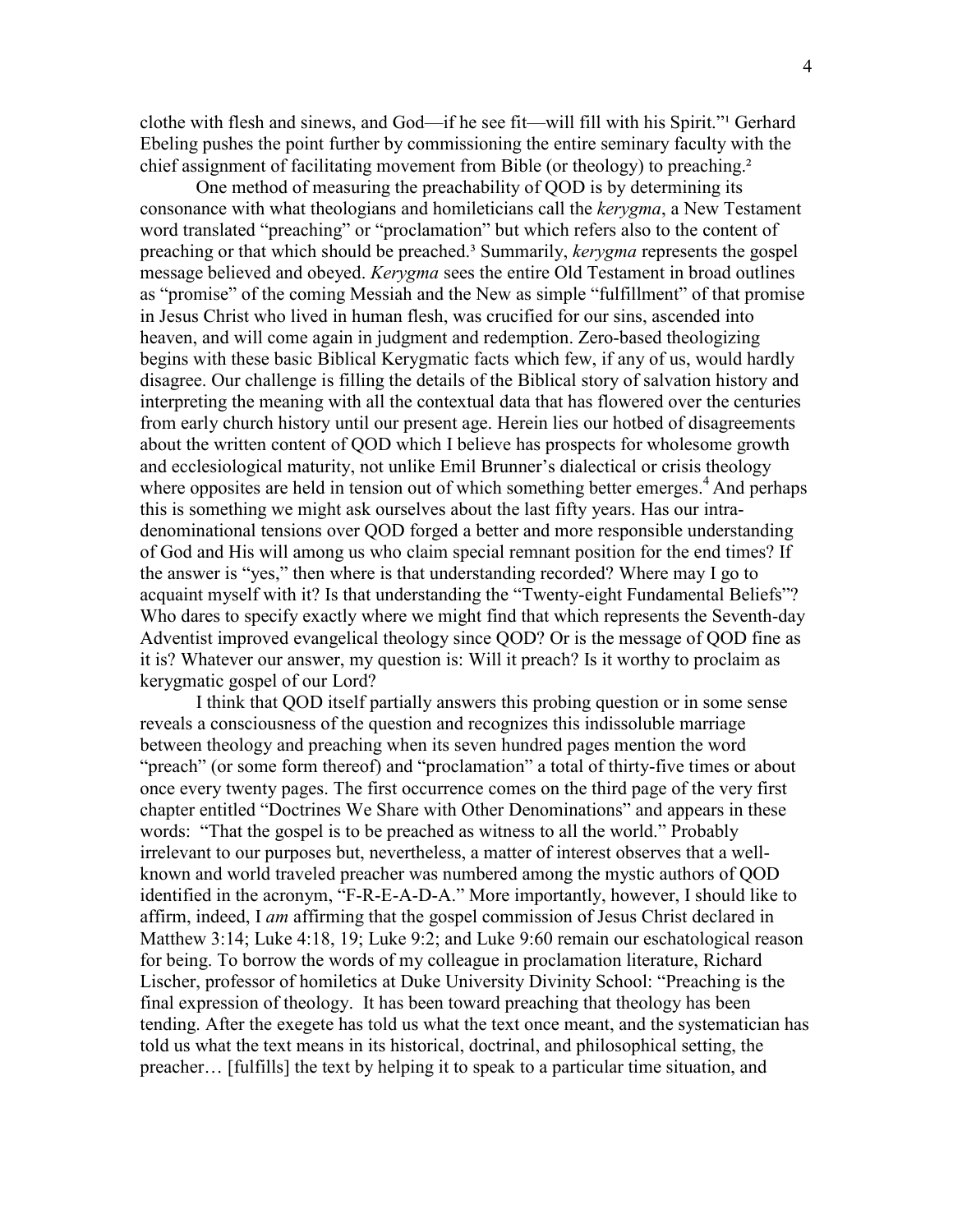people. The majority of Christians encounter theology only in this, its final form, preaching."<sup>5</sup>

 Originally, I had intended to conclude this paper right about here by leaving my title with you as a rhetorical question for each person to supply his or her answer in the quiet solitude of your own personal thoughts. But then, I was tapped on the shoulder and nudged a couple of weeks ago to proffer an answer myself from my own point of view. My brief answer to "Will QOD Preach," an answer which certainly begs for more time and space for fuller development, is predicated on flipping the proleptic question ("Will it preach?") to a historical one: "Has QOD preached?"

 For me, it has been from the preaching clergy that I was especially attracted to QOD. I recall their sense of being "let in" on some tough doctrinal discussions within its pages. Development of rationales for certain cardinal beliefs came across as reasonable and intellectual yet simple, clear, straightforward, persuasive and, yes, Biblical. With two famous quotes by Ellen White forming the general backdrop, I observed preachers consulting QOD for reassurance of what they considered our distinct Adventist message: quotes on "lifting Christ" <sup>6</sup> in every sermon and being mindful of the "old landmarks."<sup>7</sup> Like a photostatic reproduction, the Table of Contents and General Index of QOD included such topics and provided impetus to pulpits. Do preachers agree on every hermeneutical nuance of QOD's treatment of these topics? Of course not. Nor do we have to or are expected to have full accord. Nevertheless, QOD seemed to have brought together under one published cover special aspects of Adventist thought in a way unprecedented to 1957 and probably unmatched since. Although written as a response to "outside" inquiries, QOD somehow spoke to us "in house."

 While we might wish some updating or revision of QOD to reflect whatever we think we have learned over the past fifty years, I have this feeling that for a number of reasons, no one would dare touch or tackle this "landmark" any more than attempt the same for our *SDA Commentary* series. But will it continue contributing to proclamation? If our past in any way influences our future and if the floor is open, I move and vote an optimistic "yes"!